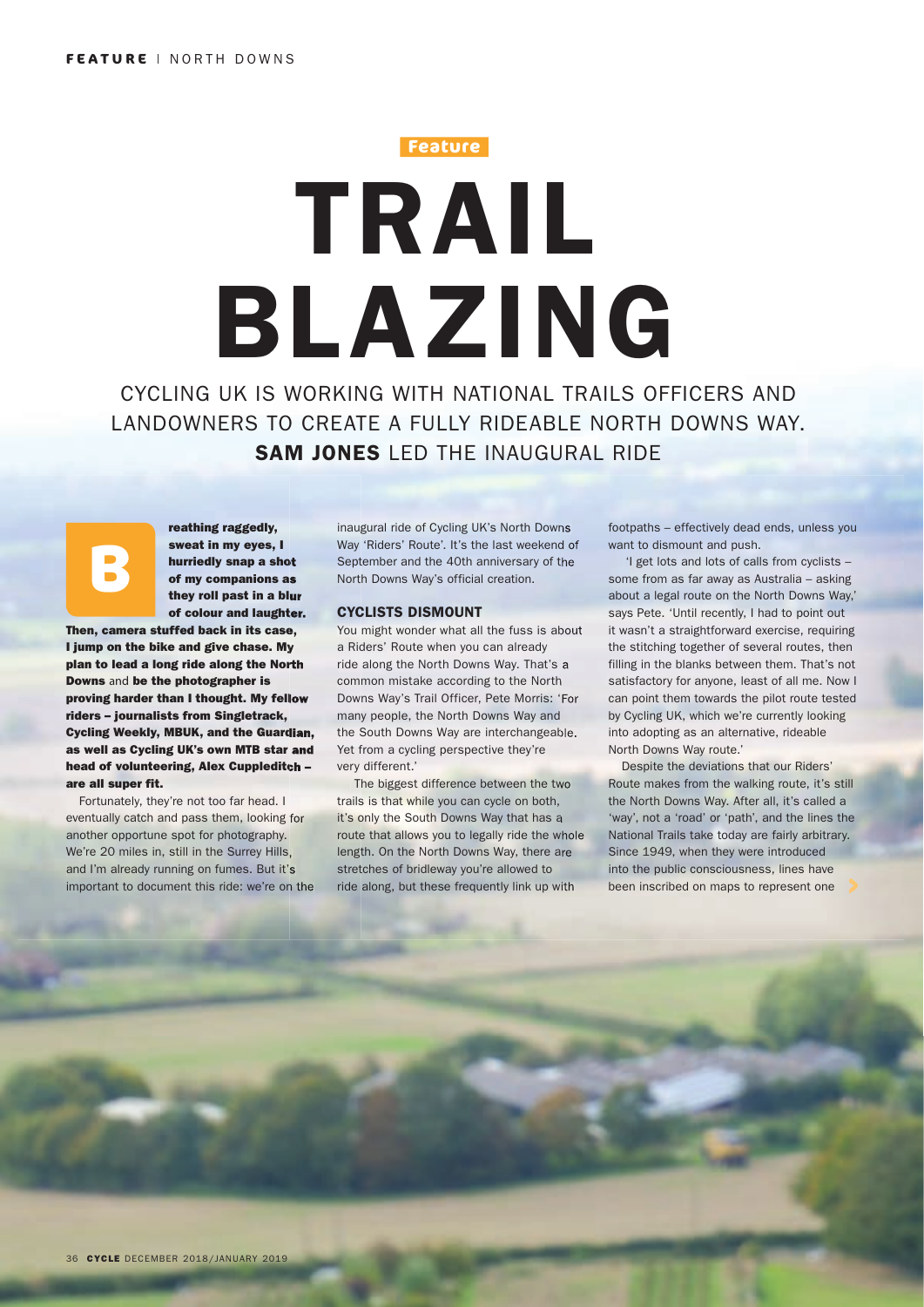

 $\sqrt{2}$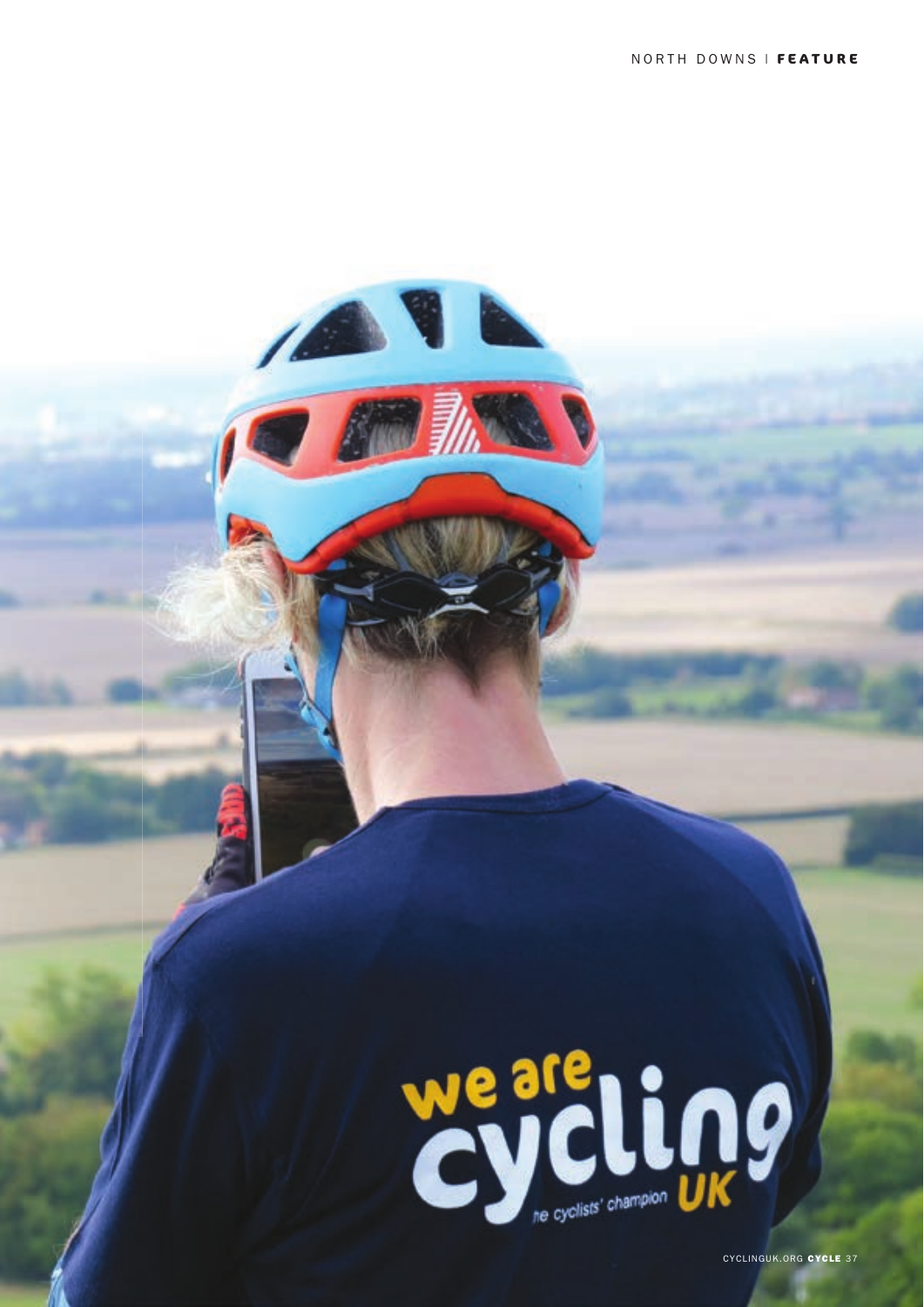

Dobson (Singletrack) & Max Darkins (MBUK)



bike can tackle the North Downs Way

definitive route for a set trail. But these trails would have been used for hundreds, if not thousands, of years. It's only natural that they would have changed considerably over time – and even from season to season. In some ways, by limiting them to one line, we're preventing their evolution.

Nature writer and long-distance walker Robert MacFarlane, in his book 'The Old Ways', describes how one of England's oldest trails, the Icknield Way, which runs from Norfolk to Wiltshire, was probably never a single path but rather 'a skein of parallel tracks, sometimes a mile from outer mark to outer mark, following a line of communication made easy by the trends of the landscape.'

That's very much the spirit of the Riders'

**"Stretches of bridleway frequently link up with footpaths – effectively dead ends for cyclists"**

Route, developed by Cycling UK's off-road policy advisor Kieran Foster. Working with Pete Morris and the British Horse Society, Kieran has put together an alternative route that is shaped by the landscape it goes through. In this case, the shaping comes largely through legal constraints due to English rights of way legislation rather than topography.

'The political and legal aspects of upgrading rights of way [i.e. changing the status of a footpath to a bridlewayl means the best we can hope for in the short-tomedium term is an alternative route,' says Kieran. 'Cycling UK has been saying for some time that not all footpaths are suitable for cycle use, but that many are.'

#### FINDING THE PATH

That's not lost on Pete Morris, who is keen to see safe routes for all the North Downs Way's users but sometimes struggles to make this possible. 'Where we want to create safer routes for cyclists and horseriders, rights of way legislation can make this difficult,' he says.

This is most noticeable around Sevenoaks in Kent. The official North Downs Way route

continues east from Titsey – as foothpath, for large stretches. With no suitable bridleways to link up with, and busy roads the only alternative, our route diverges from the National Trail. In its current guise, it heads south and then east before rejoining the trail at Trottiscliffe.

'The North Downs Way to Canterbury was a popular pilgrim route, and it's understood historically that many pilgrims would have travelled on horseback,' says Kieran. 'Obviously many of the routes they would have used are now driven on, but there's some irony that horses, and therefore bikes, can't access much of what we now call the North Downs Way.'

There's another stretch of the Pilgrims' Way on the North Downs Way that goes through Eastwell Estate in Kent. It's wide, with plenty of space, and has clear lines of vision, but currently it's a footpath. On a bike, you have to join a fast stretch of the A251 for about half a mile – although that is one of the areas where there's hope for a resolution.

Cycling UK's existing rideable version of the North Downs Way – our Riders' Route B-line – runs for 220km between Farnham

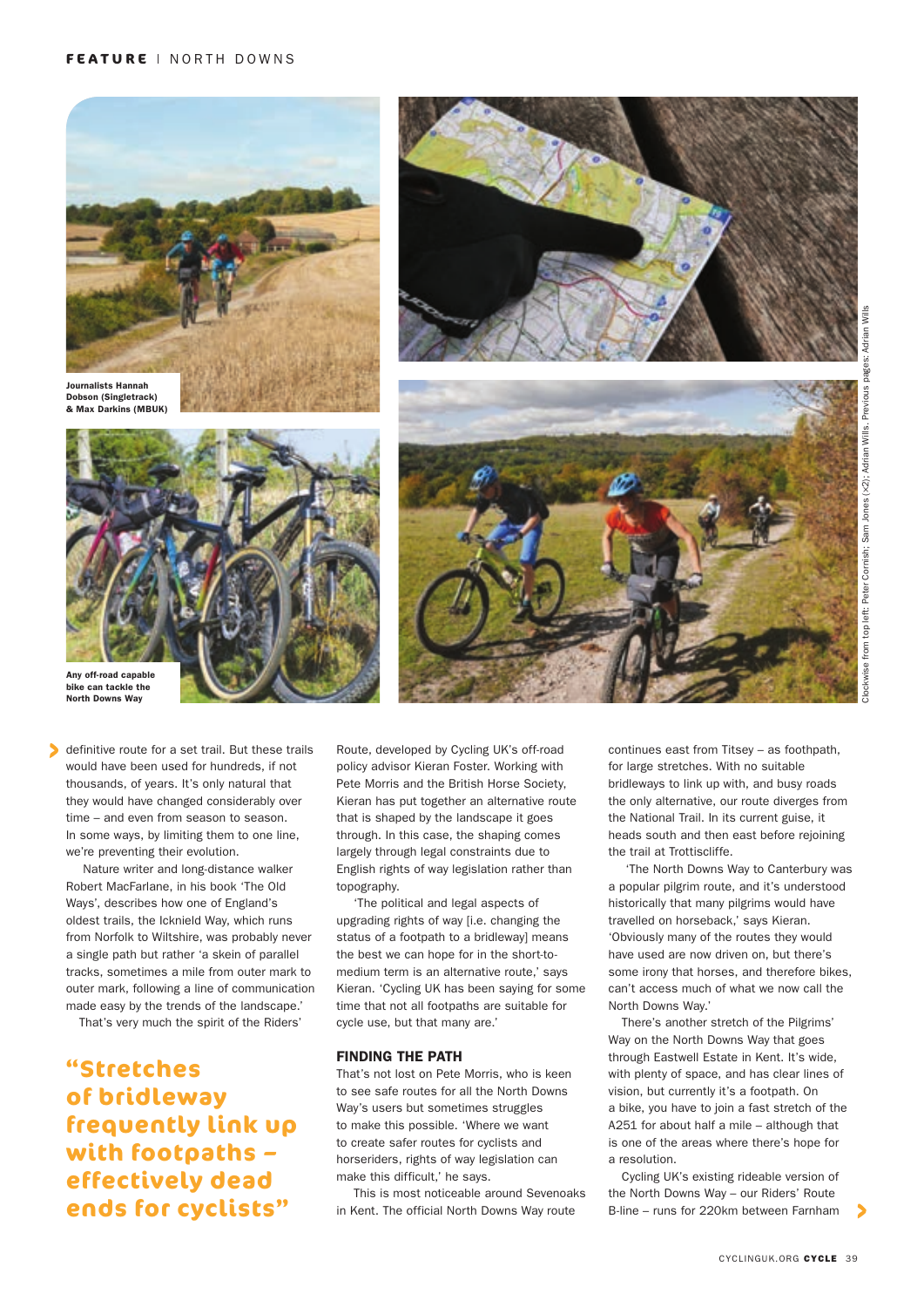

and Dover. While only 53km of that route is on road, we want to reduce that further. There are several areas where we're working with landowners and the North Downs Way to open up access to cyclists and horseriders. That would give us our Riders' Route A-line, with the on-road distance cut to 40km. That might not seem a big reduction but those 13 kilometres include most of the busiest road sections.

#### WHAT BIKE FOR THE NORTH DOWNS WAY?

From a rider's perspective, the North Downs Way is a route of two halves. In the Surrey Hills, where the trails run like veins along the wooded crest, and big climbs and technical descents abound, journalists Hannah Dobson (Singletrack) and Max Darkins (MBUK) were in their element on their mountain bikes. Those on drop-bar bikes were left behind, having to pick their way hesitantly down the steep, root-filled slopes.

In Kent, by contrast, with dusty undulating tracks and stretches of quiet lanes, the gravel bike was king. The ISEN All Season bikes provided by Cycling UK member and frame builder Caren Hartley for Michelle

Arthurs-Brennan (Cycling Weekly) and Laura Laker (freelancer and frequent Guardian Bike Blog contributor) fairly flew along, as did the gravel bikes used by Cycling UK CEO Paul Tuohy and Director Matt Mallinder. Interestingly, though, it was only the gravel bikes that punctured on this trip…

Honourable mention at this point must go to local Cycling UK member Peter Cornish. Peter, one of our volunteer photographers, who lent his services on the Saturday and gave a professional touch to the picture composition that I will never be able to manage. Like all our volunteers, his was an essential role, and I cannot thank him enough for the time he spent not just on the day but also in preparation – not least because he helped save my tired legs after Friday's manic leapfrogging.

As the Riders' Route stands, and judging by the reaction from everyone, I can say it's a cracker, with something for all off-road cyclists. Do it in a group with a collection of different bikes and you'll have an endless scope for discussion on which bike is best. I'll accept Hannah's expert suggestion that my Surly ECR running 29+ tyres 'might' be the best overall choice for the ride!

### **ACCESS REQUIRED**

The big opportunities to improve cycle access through legislative change are in England and Wales. Our Trails for Wales and Get on my Land campaigns (the latter in England) have argued for increased access to our rights of way. Cycling and horseriding are prohibited from almost 80% of the network.

 There's still a body of work to be done, but thanks to Cycling UK the Agriculture Bill is making the case that public access is a public good, and so landowners could be compensated for maintaining and opening up rights of way. This means there's hope for positive change in the future.

Until we have legislative change, Cycling UK is working with landowners to create new linked routes and loops using existing rights of way, like in the Surrey Hills.

As part of our Beyond the Green Belt vision (cyclinguk. org/beyond-greenbelt), Cycling UK is also working to make our national trails accessible with riders' routes, like we've done with North Downs Way.

We've plans afoot for a similar route on the Ridgeway, and also have grander plans for an entirely new trail: an off-road Land's End to John o' Groats. See cyclinguk.org/ offroadlejog.